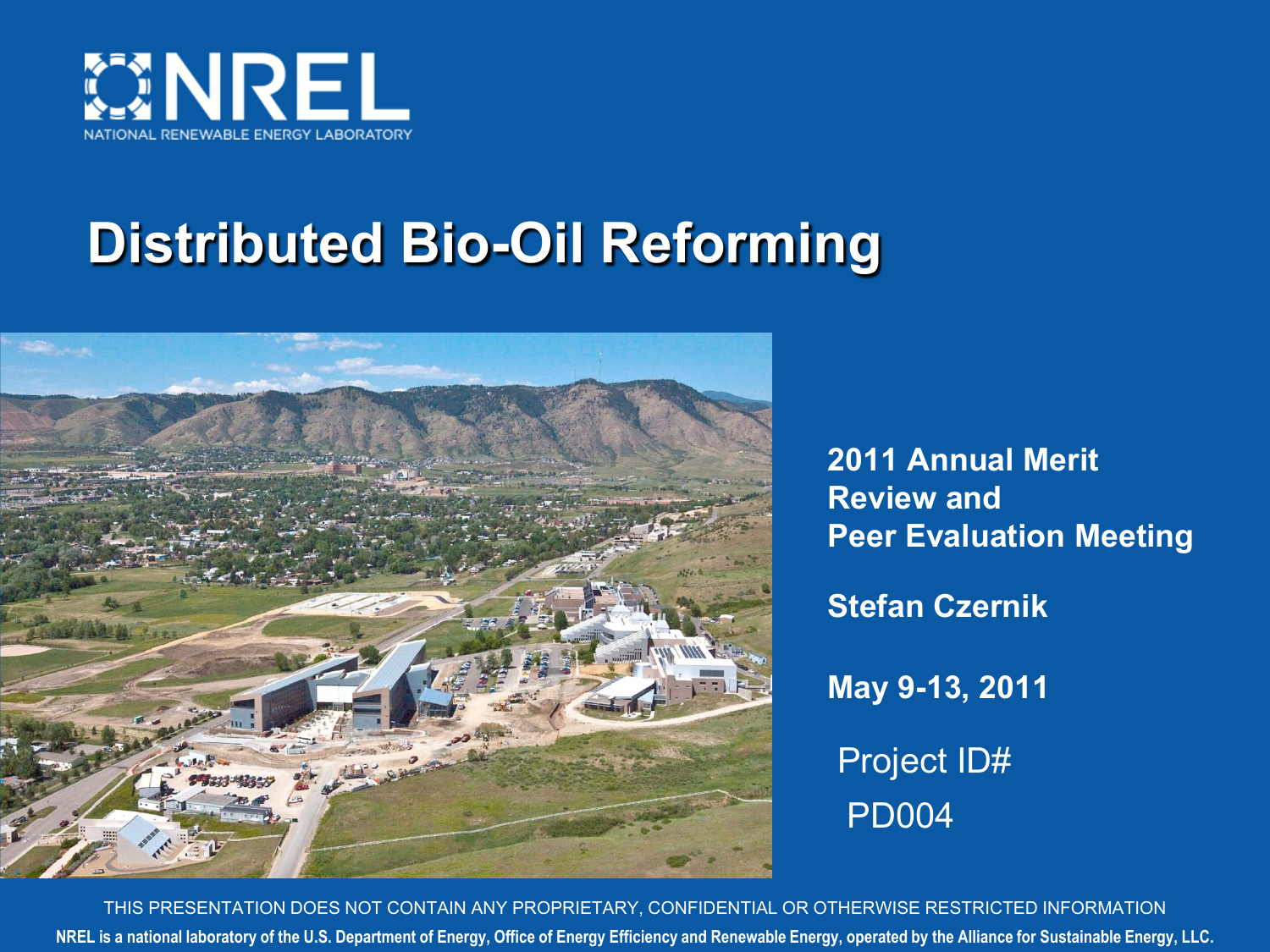#### **Overview**

U D

T

T N E R S

I

S

#### • Start date: 2005

- End date: 10/2011\*
- Percent complete: 85%
- B • Total Project Funding:
	- 2,350K
- G E Funding received in FY
	- 2010: \$500K
	- Funding for FY 2011: \$400K

#### Production Barriers

- A. Fuel processor capital
- B A C. Operations and maintenance
- R D. Feedstock issues
- R F. Control and safety

#### E R 2012 Targets

- \$3.80/gallon gasoline equivalent
- 72% energy efficiency (bio-oil to  $H<sub>2</sub>$ )
- P A R • Colorado School of Mines – Oxidative cracking.
	- University of Minnesota Catalyst development.
	- Chevron Feedstock effects (3-year CRADA).

Project continuation and direction determined annually by DOE.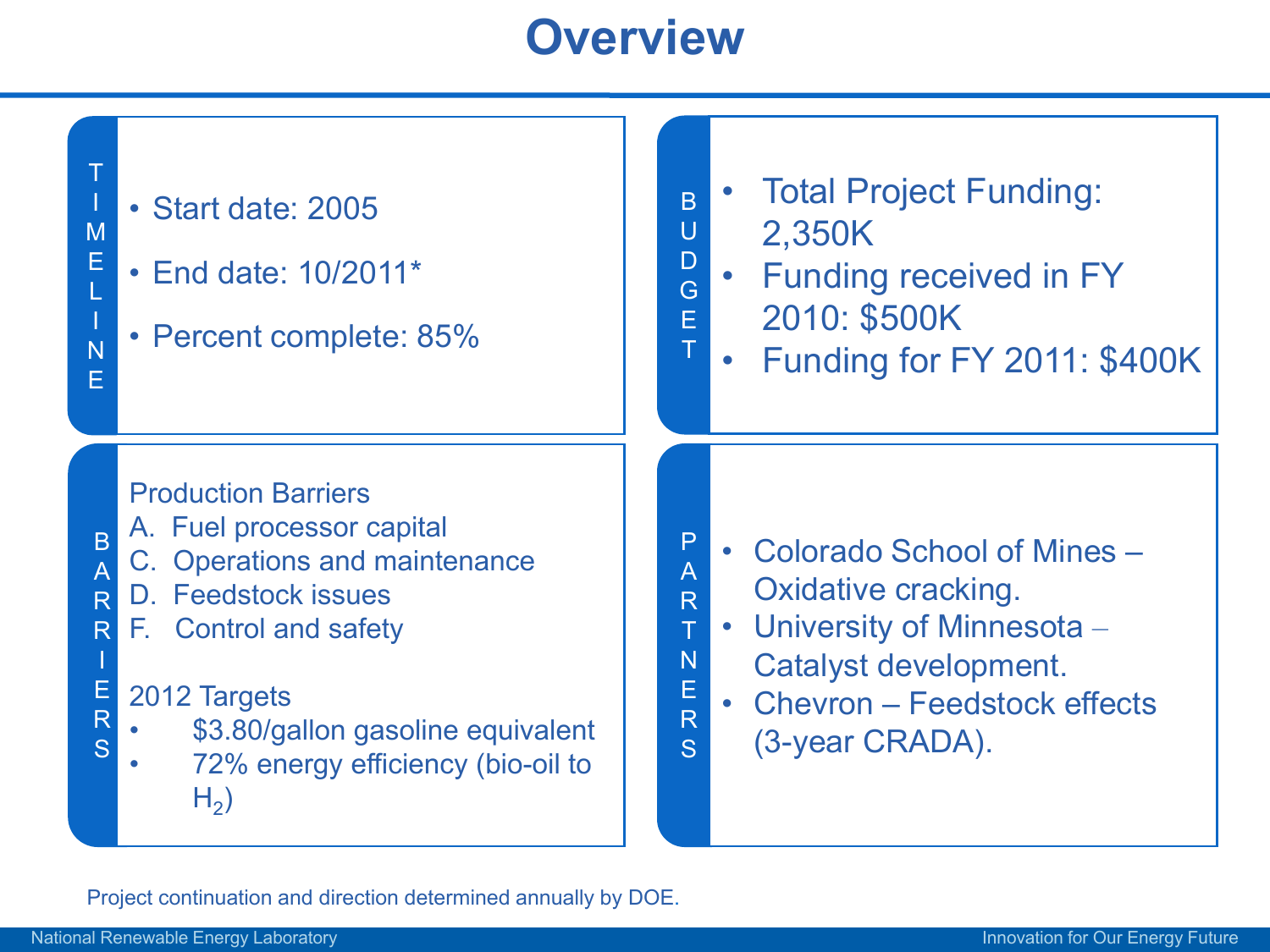- **Biomass can be an important resource for hydrogen production.**
	- − **1.3 Gt/year biomass available for energy and fuels production represents potential for 100 Mt/year hydrogen that could supply 300 million fuel cell vehicles.**
	- −**Producing hydrogen from domestic resources, such as biomass, can reduce dependence on petroleum and yield virtually zero greenhouse gas emissions.**
- **This project addresses the challenge of cost reduction of distributed hydrogen production from renewable liquids.**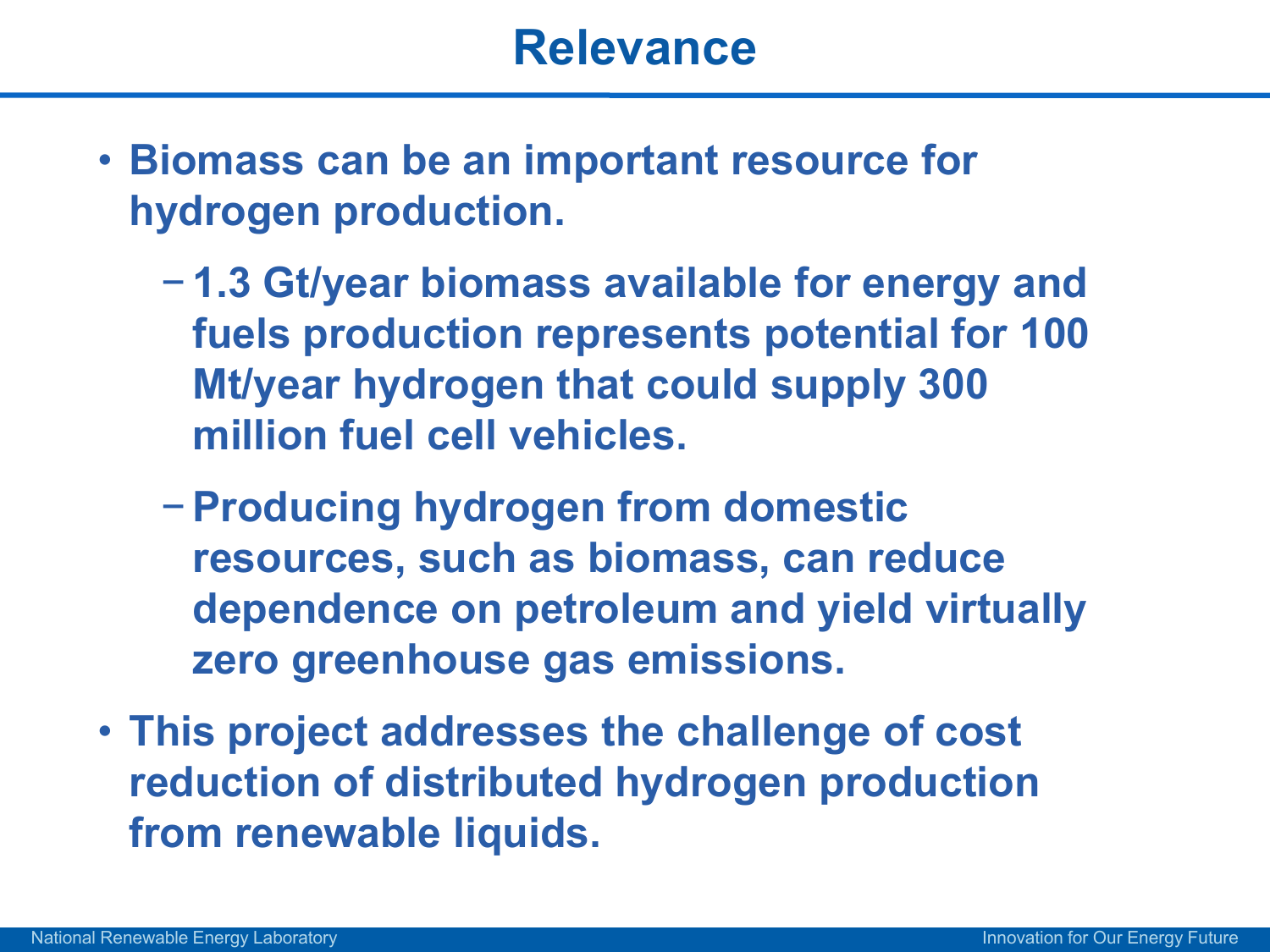**Biomass fast pyrolysis produces high yields of a liquid product, bio-oil, which can be stored and shipped to a site for renewable hydrogen production.** 

**NREL is investigating catalytic autothermal reforming of bio-oil for this application.**

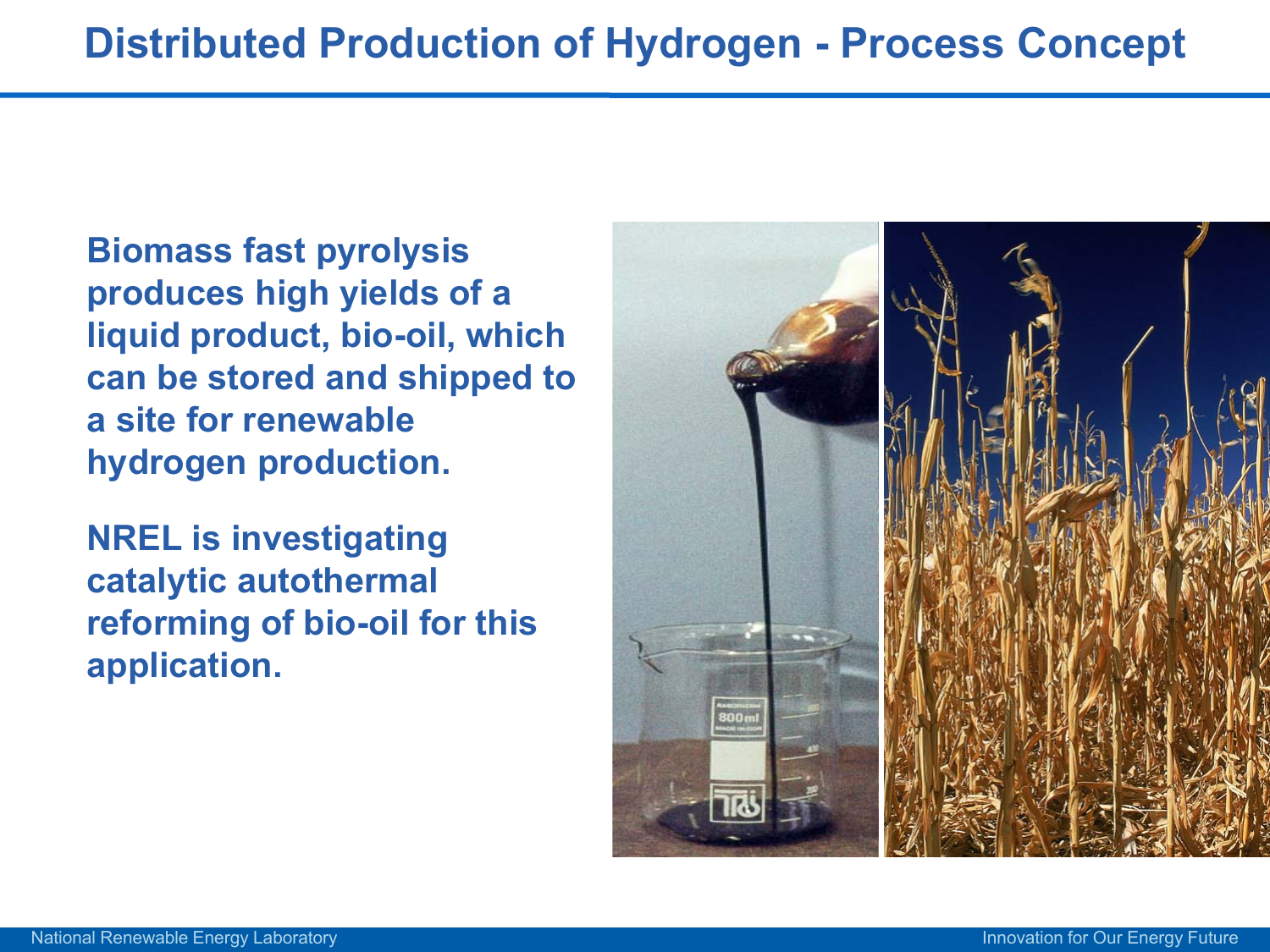# *Pyrolysis:*

 $CH_{1.46}O_{0.67}$   $\rightarrow$  0.71CH<sub>1.98</sub>O<sub>0.76</sub> + 0.21CH<sub>0.1</sub>O<sub>0.15</sub> + 0.08CH<sub>0.44</sub>O<sub>1.23</sub> **Biomass Bio-Oil (75%) Char (13%) Gas (12%)**

# *Catalytic Steam Reforming of Bio-oil:*

**Bio-oil - 90 wt% of feed + CH3OH - 10 wt% of feed**  Elemental formula of the combined feed: CH<sub>2.18</sub>O<sub>0.78</sub> **H2O (steam to carbon molar ratio = 2-3)**

## *Overall Reaction:*

 $CH_{2,18}O_{0,78}$  **+** 0.51O<sub>2</sub> **+** 0.19 H<sub>2</sub>O  $\rightarrow$  CO<sub>2</sub> + 1.28 H<sub>2</sub>

#### *Estimated Practical Yield:* **10 wt%**  *Estimated Energy Efficiency:* **72%** LHV H<sub>2</sub> out/(LHV in + input energy)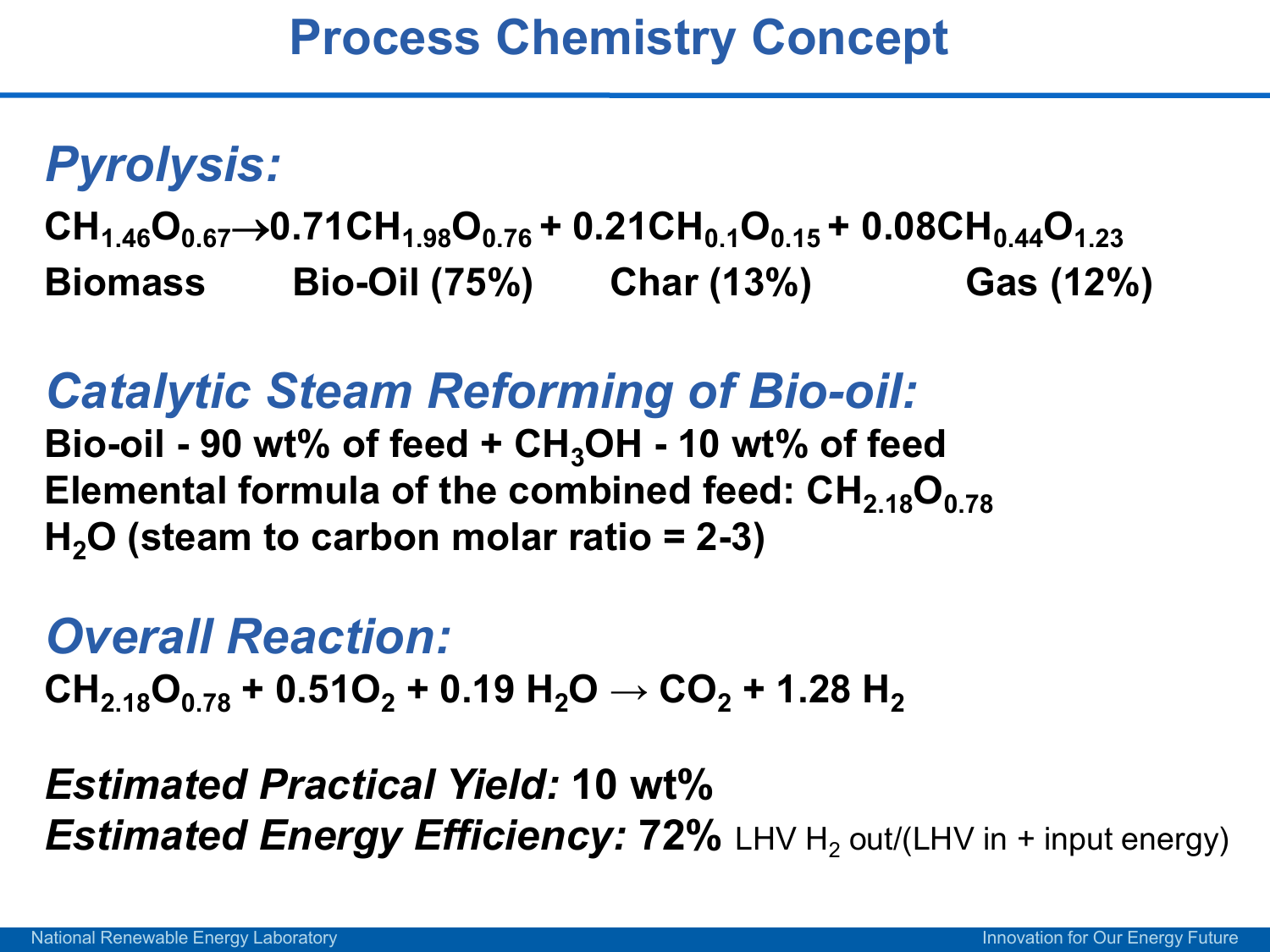## **Distributed Bio-Oil Reforming Approach**

#### **Staged Process Concept and Related Research Areas**

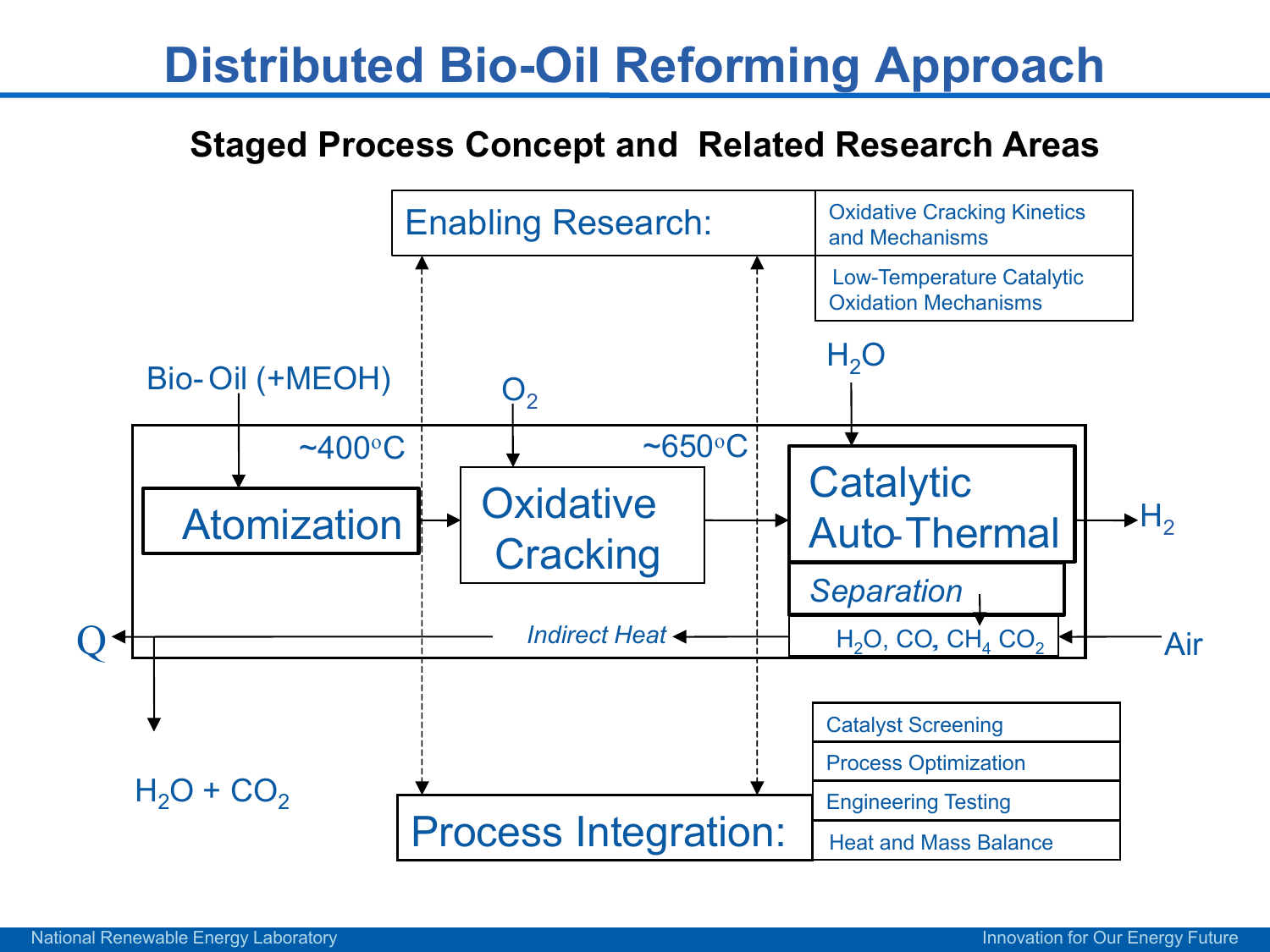#### **Overall**

Develop the necessary understanding of the process chemistry, compositional effects, catalyst chemistry, deactivation, and regeneration strategy as a basis for process definition for automated distributed reforming; demonstrate the technical feasibility of the process.

#### **FY 2011**

- Select a commercial catalyst for autothermal reforming of bio-oil.
- Construct an integrated system for producing hydrogen from bio-oil.
- Demonstrate operation of the integrated autothermal system for producing hydrogen from bio-oil at 100 L/h.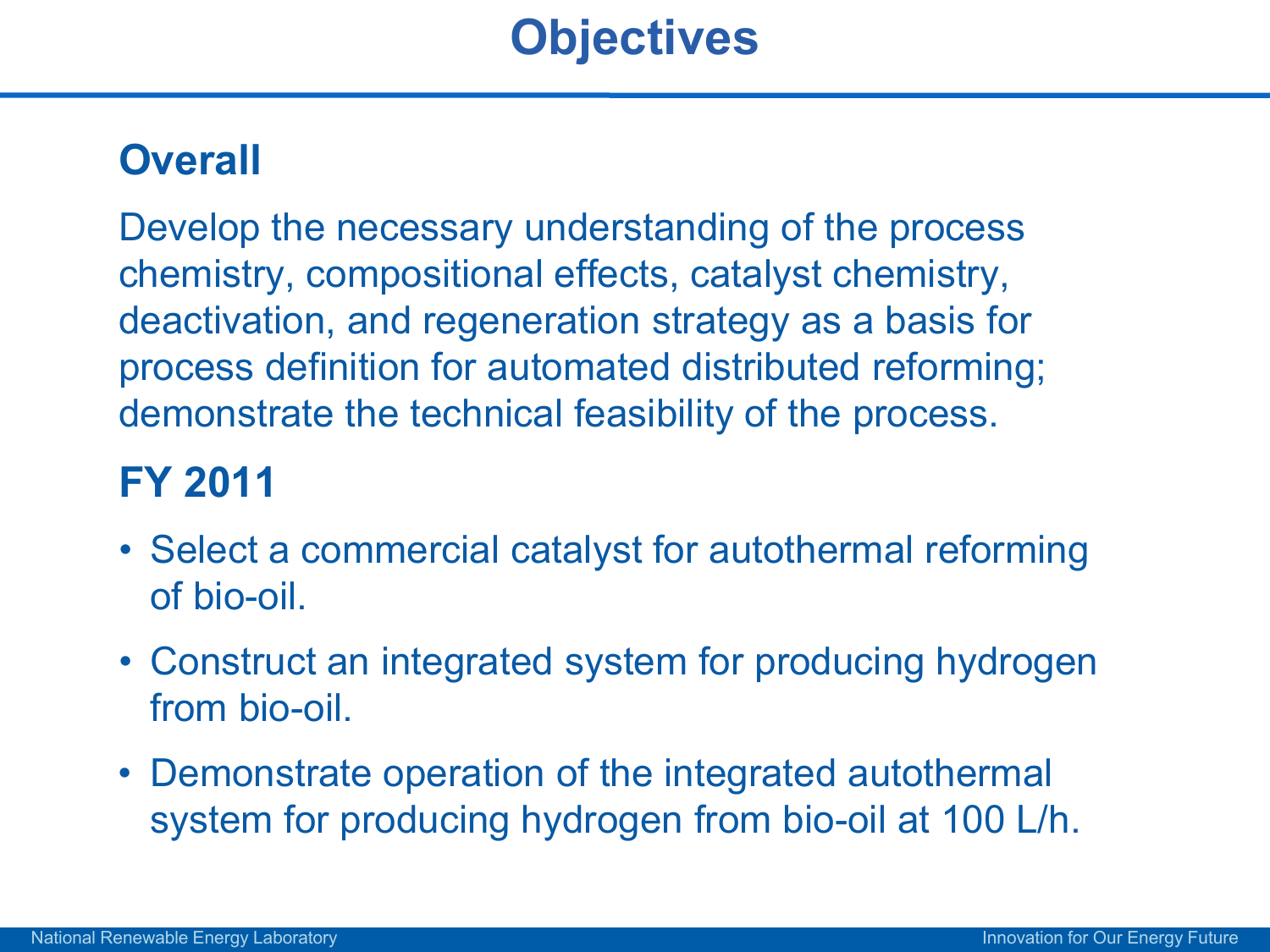## **Technical Accomplishments**

#### **FY 2008**

• Designed and built a bench-scale reactor system

### **FY 2009**

• Demonstrated operation of a bench-scale reactor system using 90 wt% bio-oil/10 wt% methanol mixture

#### **FY 2010**

- Demonstrated 60 hours of catalyst performance
- $7.3$  g H<sub>2</sub> produced per 100 g bio-oil  $(9.5 \text{ g}/100 \text{ g})$ bio-oil after water-gas shift)

#### **FY 2011**

• Achieved yield of 10.1 g  $H_2$  per 100 g bio-oil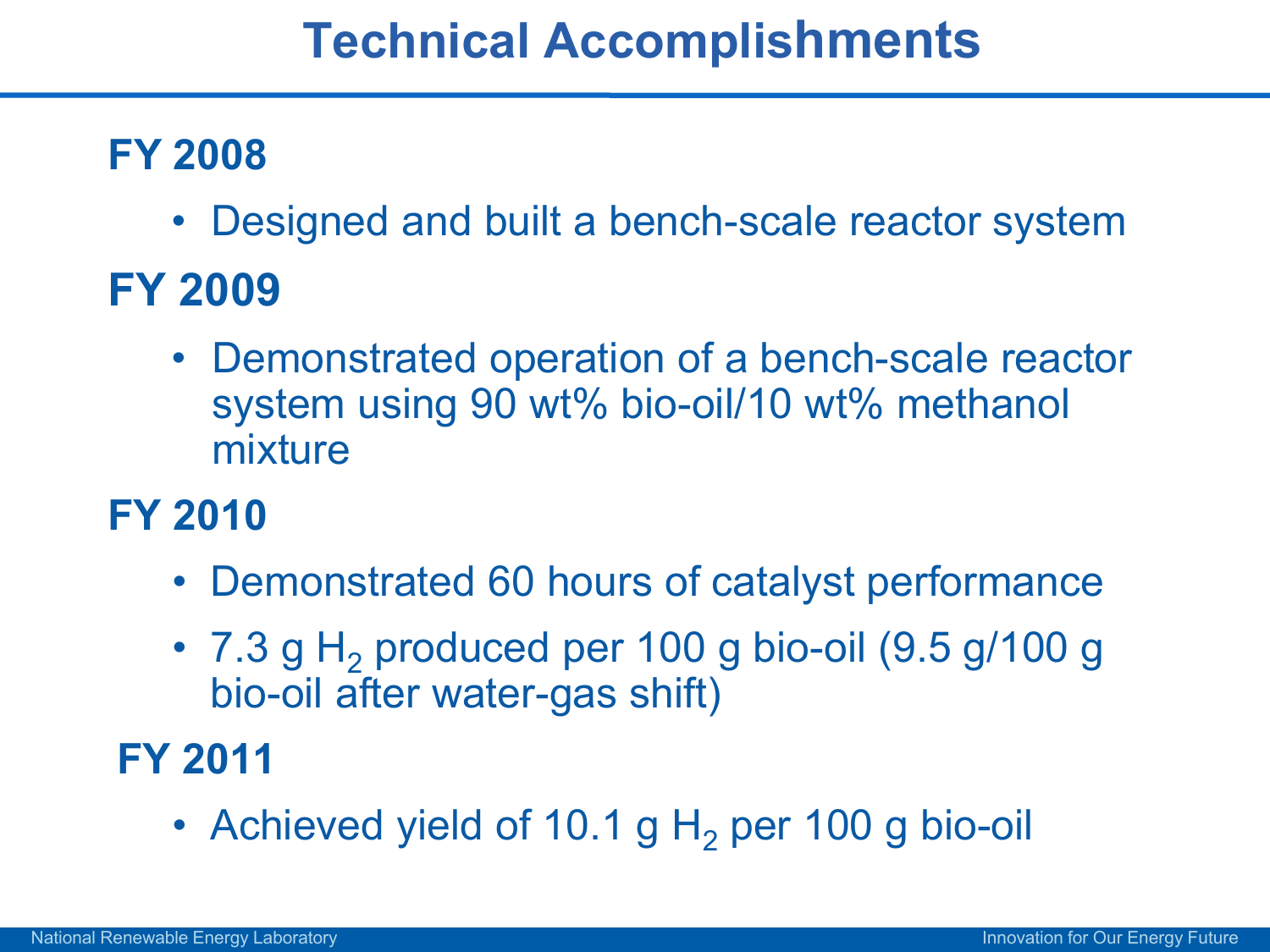## **Progress Toward DOE Targets**

**We demonstrated hydrogen production by auto-thermal reforming of bio-oil in a benchscale reactor system in FY 2009/2010.** 

**Using a commercial catalyst, the hydrogen yield was 10.1g/100g bio-oil in Sept., 2010 (compared to 6.6g/100g bio-oil at the end of 2009).** 

**For a 1,500 kg/day hydrogen plant, the total production cost was estimated at \$2.70/gge.** 

**Compression and dispensing costs bring the total projected cost of hydrogen to \$4.63/gge.**



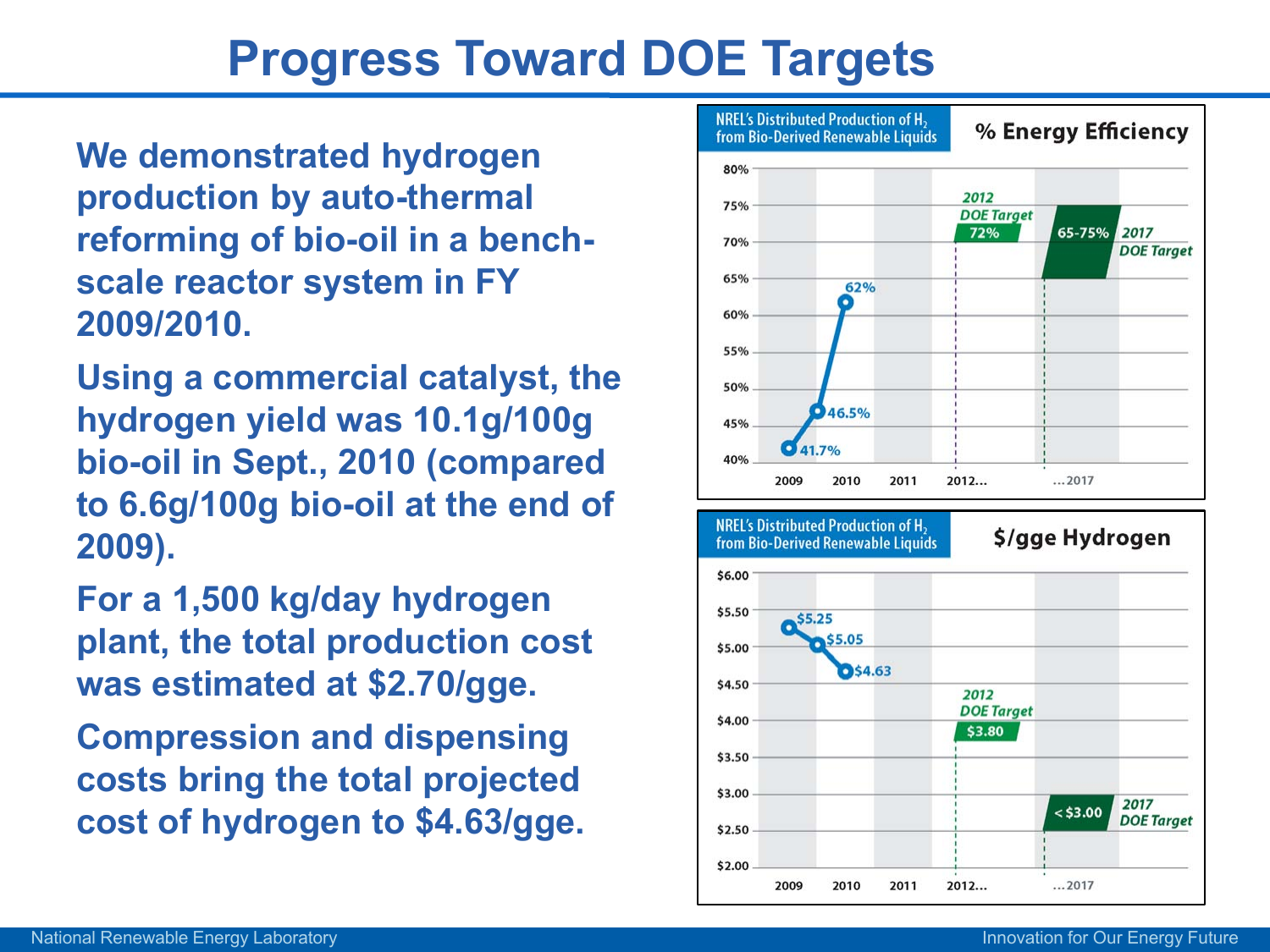#### **Process Performance Demonstration**

#### **Bench-Scale Fixed-Bed Continuous Flow Reactor System**

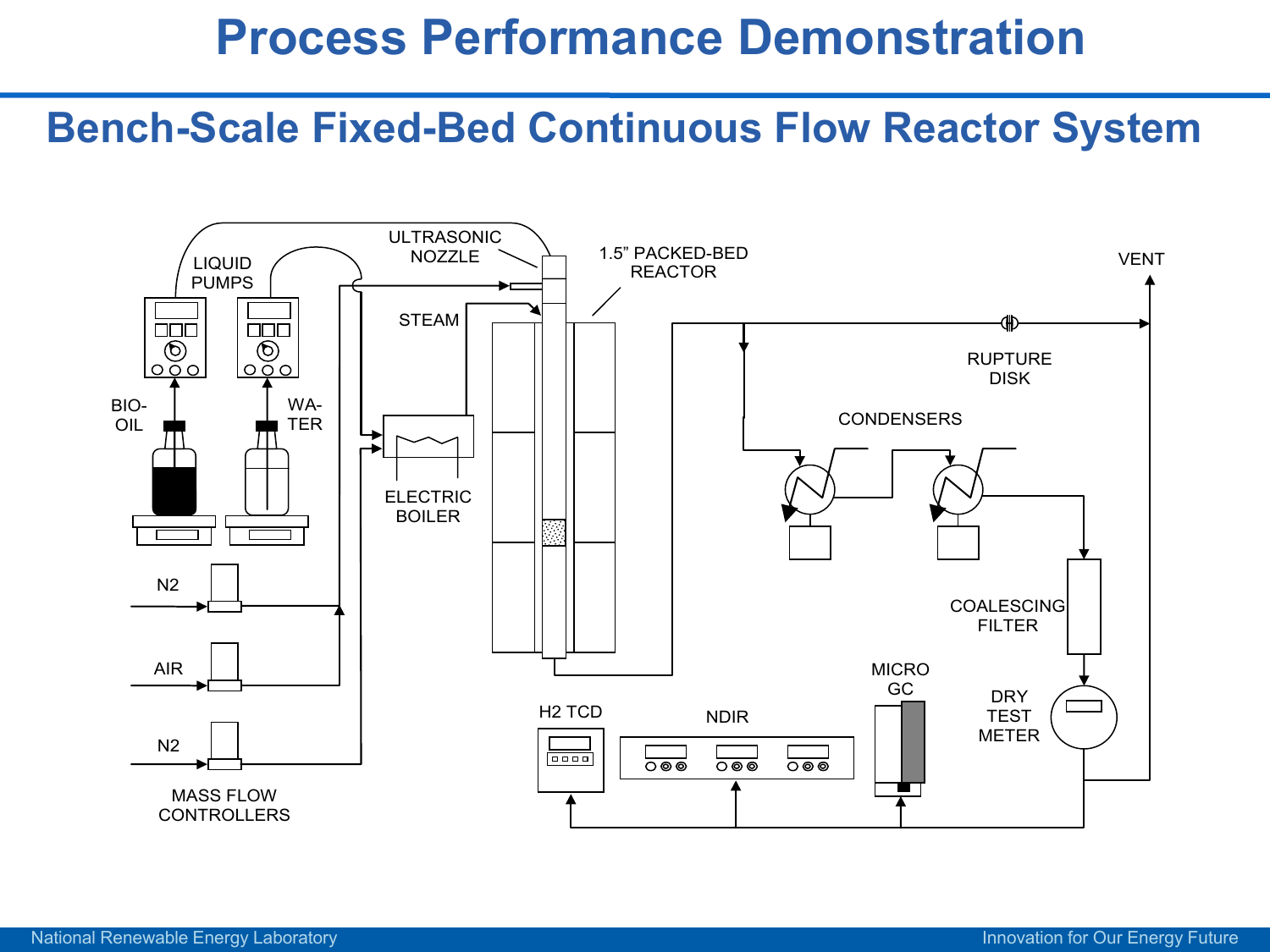#### **Process Performance Demonstration**

#### **BASF 0.5% Pt/Al<sub>2</sub>O<sub>3</sub> catalyst; 850°C; O/C=0.9; S/C= 2.9; GHSV=2100 h<sup>-1</sup>**



#### 10.1 g H<sub>2</sub>/100 g bio-oil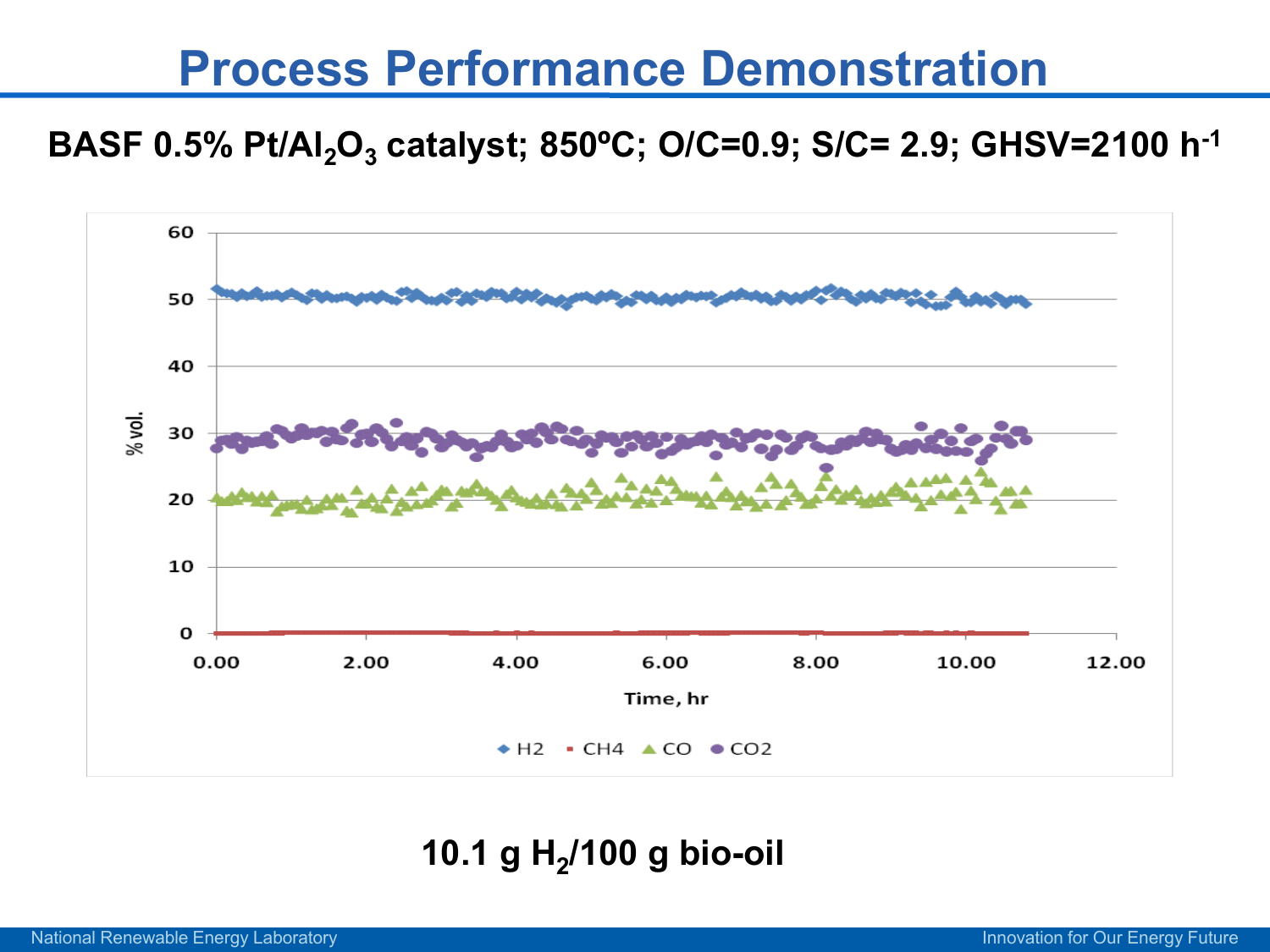#### **Process Performance Demonstration**

#### **Yield of Hydrogen at Different Space Velocities BASF 0.5% Pt/Al<sub>2</sub>O<sub>3</sub> catalyst; 850°C O/C=0.9; S/C=2.9**



**WHSV=0.6 is required to produce high yields of hydrogen**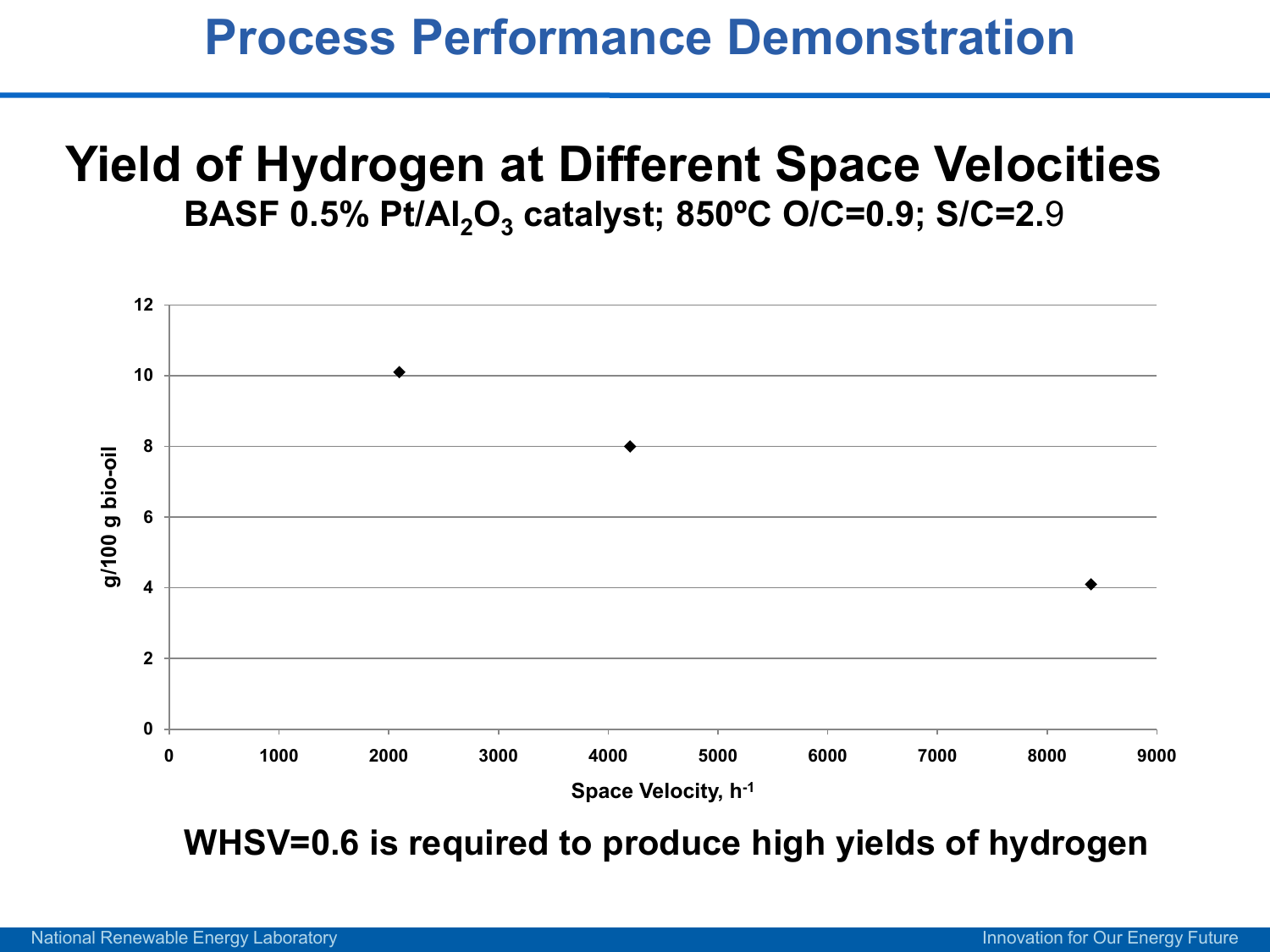#### **Construction and Shakedown of Integrated System**



#### **Construction of the reactors in progress Hydrogen separator will be loaned from H2Pump**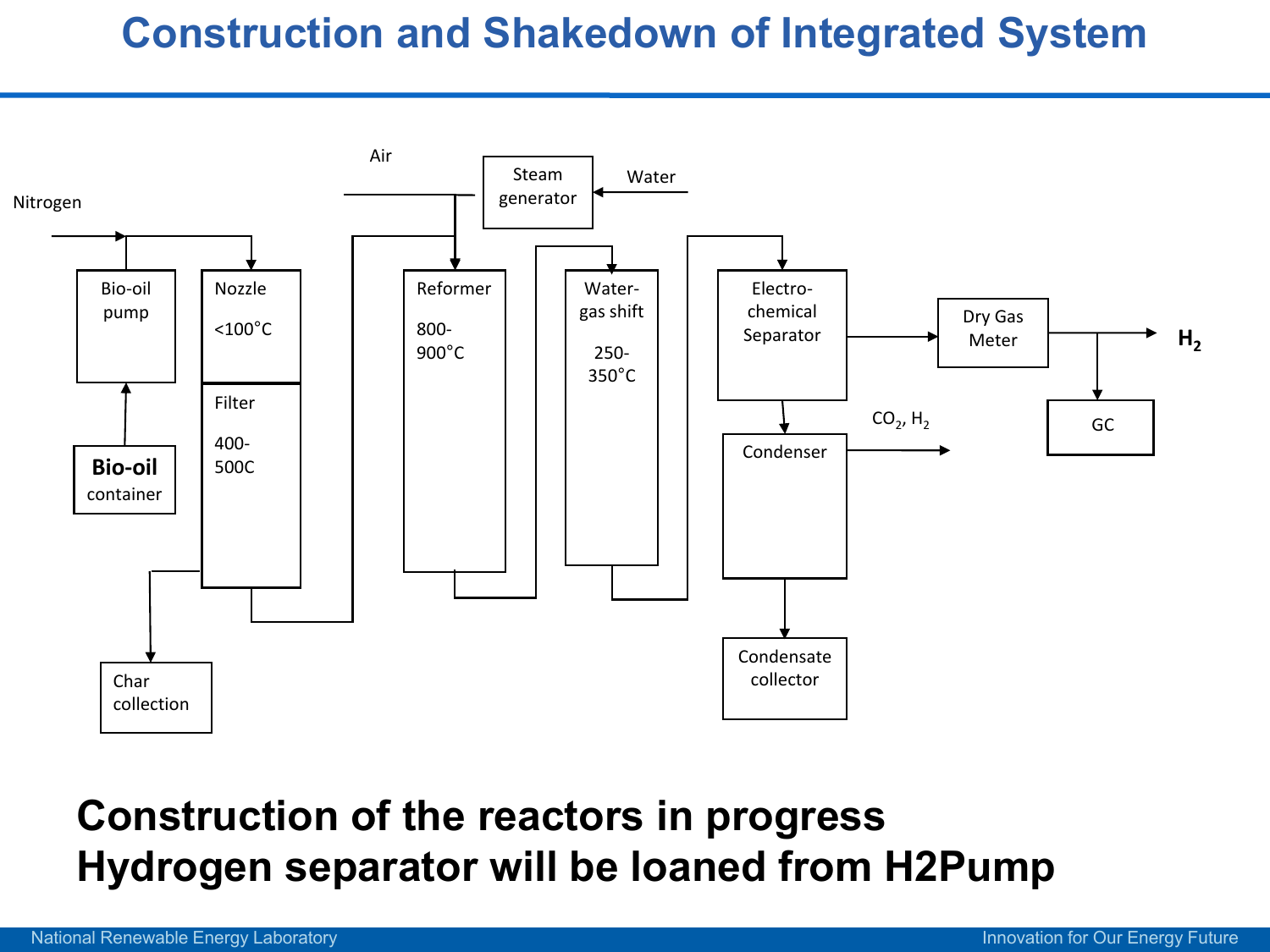#### **Process Analysis**

#### **Conceptual Process Diagram**

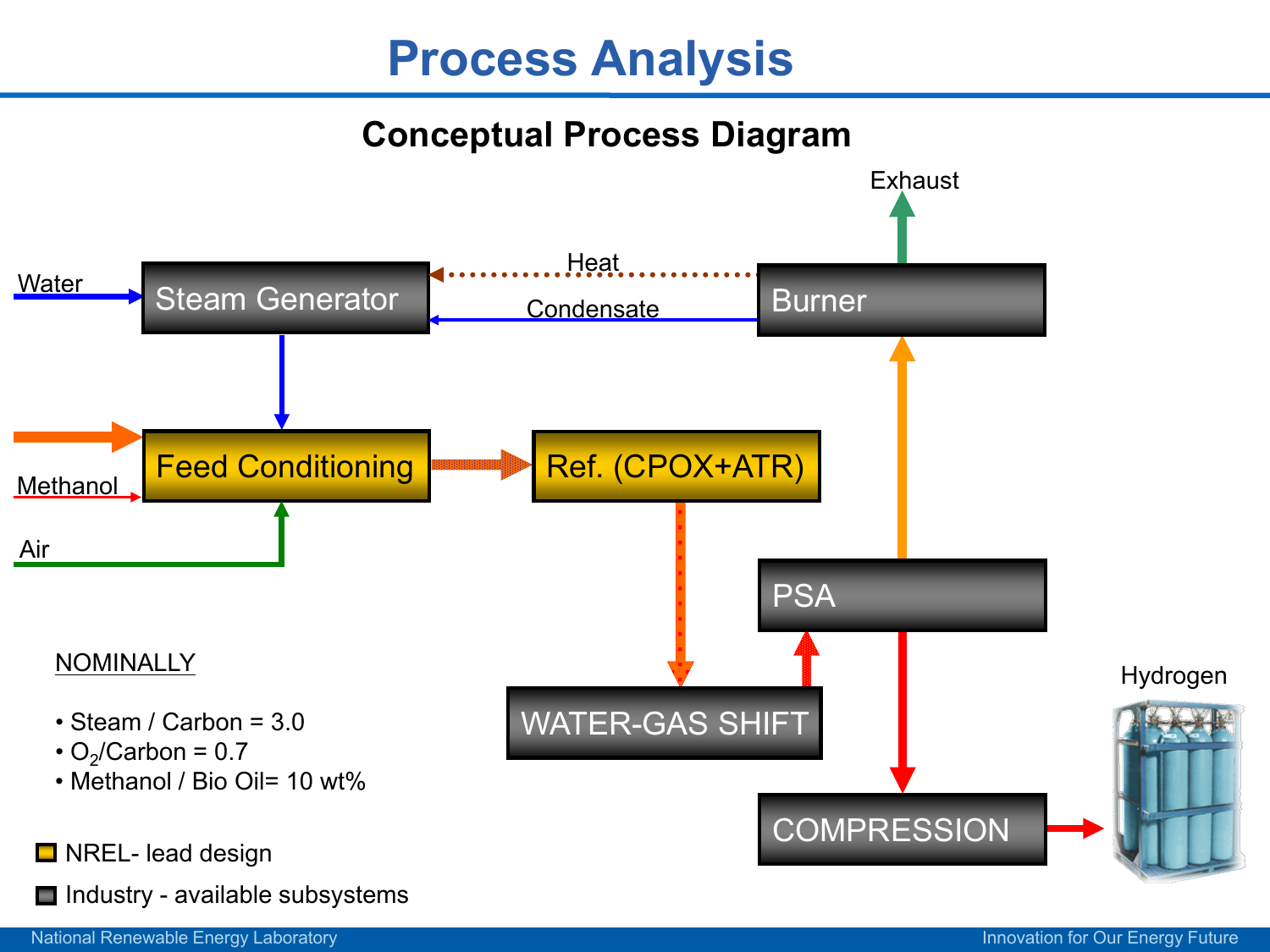# **Hydrogen Cost** *(2005\$, nth plant)*

## **1500 kg/day station used for H2A analysis**

**(Current projected high volume cost based on 2011 performance)**

• **Capital costs** *\$1,780,000 or \$2.13/gge*

*\$1.29/gge* **for compression and distribution**  *\$0.84/gge* **for production**

• **Total cost of delivered hydrogen** *\$4.63/gge*

*\$2.75/gge* **for production**

*\$1.88/gge* **for compression and distribution**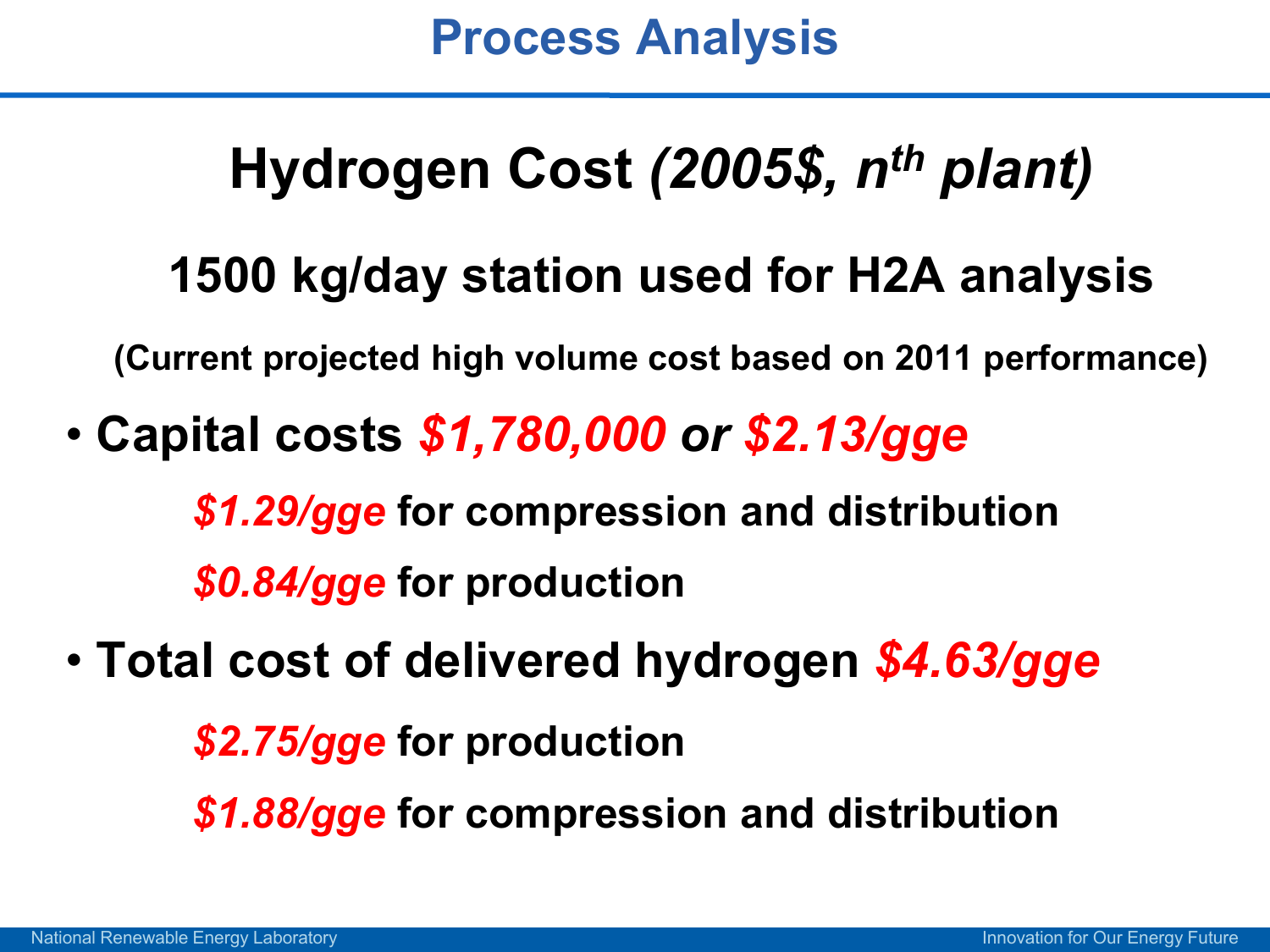- **Colorado School of Mines**
	- −**POX of bio-oil**
	- −**POX modeling**

**CSM undergraduate students participate in bench-scale experiments at NREL**

- **Chevron**
	- − **Feedstock variability**
- **University of Minnesota**
	- − **Catalyst development**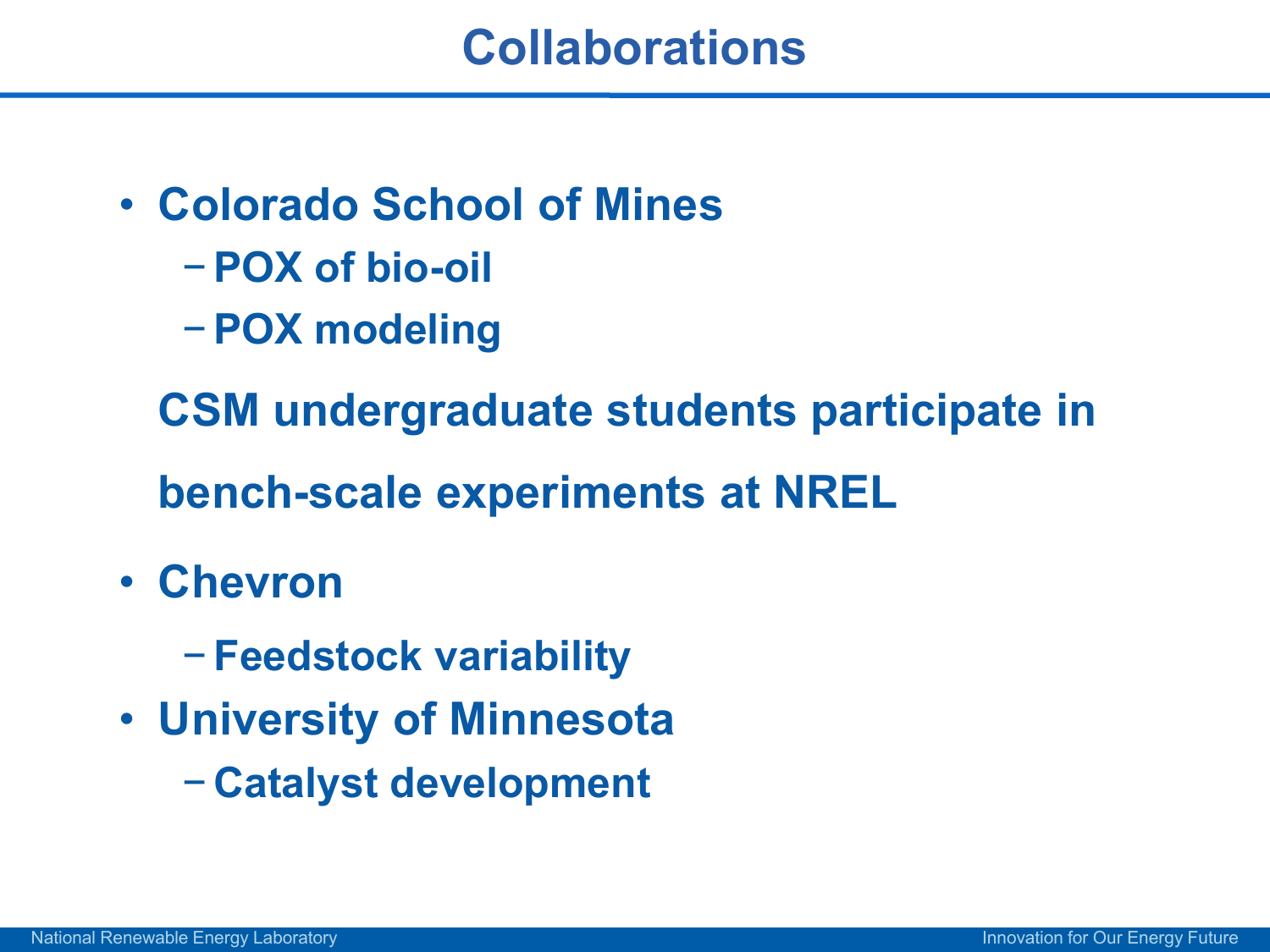### **Summary**

- **Bench-scale reactor system tests of catalytic autothermal reforming of bio-oil continued using 90 wt% bio-oil/10 wt% methanol mixtures.**
- **The catalysts:**
	- − **0.5% Pt on Al2O3 pellets and monolith provided by BASF were tested using different space velocities.**
- **Carbon-to-gas conversion was 88%–91%.**
- **At 850**°**, O/C=1.5, S/C=2.9, and GHSV=2100, 10.1 g hydrogen was produced from 100 g bio-oil/methanol feed.**
- **The estimated cost of hydrogen production: \$2.73/gge.**
- **The construction of an integrated system for producing 100 L/h of hydrogen by autothermal reforming of bio-oil is in progress.**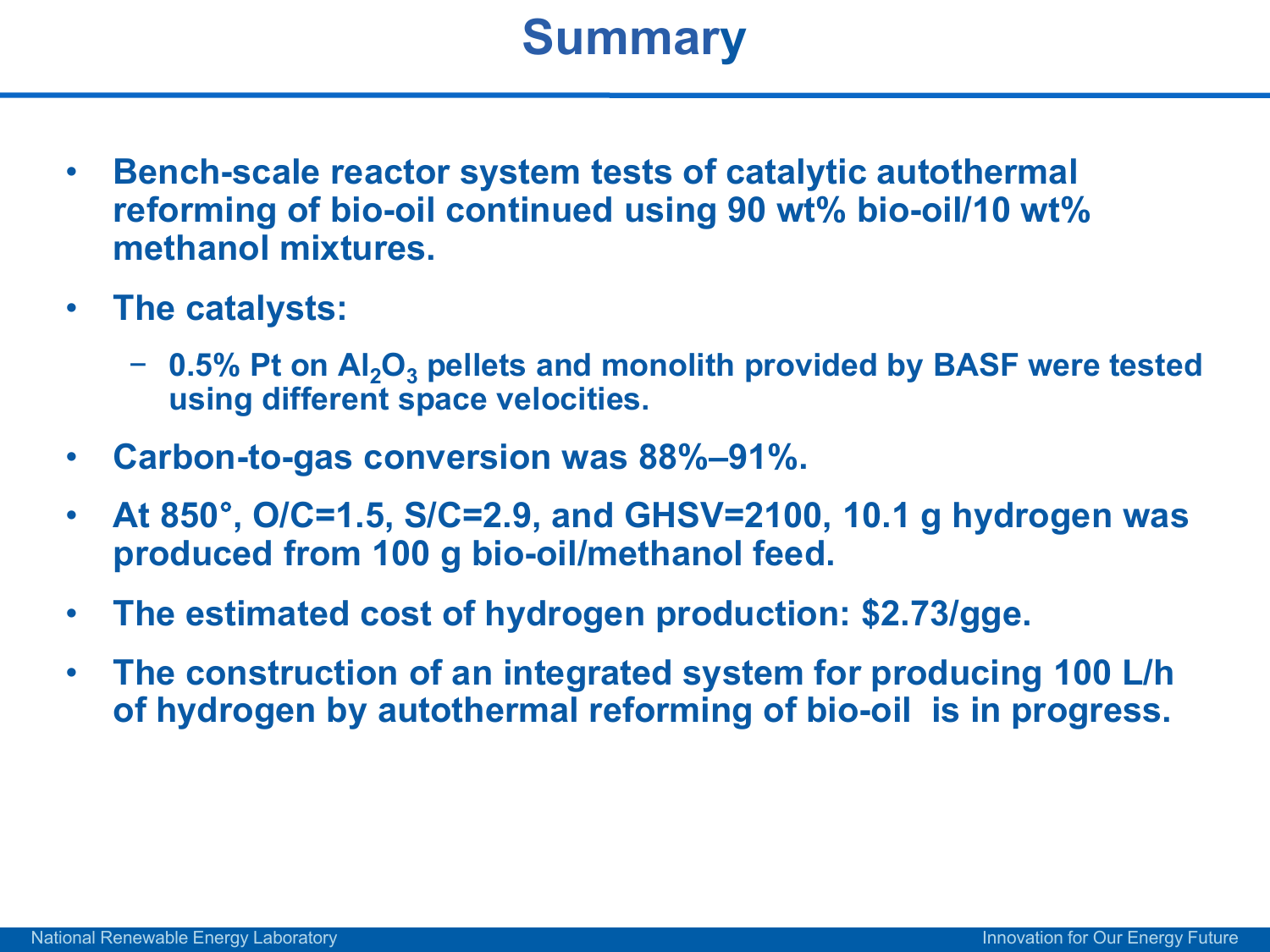## **Project Timeline**

| D               | <b>Task Name</b>                                              | 2005 | 2006 | 2007 | 2008 | 2009  | 2010 | 2011 | 2012 |
|-----------------|---------------------------------------------------------------|------|------|------|------|-------|------|------|------|
| -1              | <b>Bio-Oil Volatilization</b>                                 |      |      |      |      |       |      |      |      |
| $\overline{2}$  | Processing Options                                            |      |      |      |      |       |      |      |      |
| 3               | Modification and Characterization                             |      |      |      |      |       |      |      |      |
| 4               | Injector Development                                          |      |      |      |      |       |      |      |      |
| 5               | <b>Coking Studies</b>                                         |      |      |      |      |       |      |      |      |
| 6               | Go / No Go on Bio-Oil performance                             |      |      | 5/31 |      |       |      |      |      |
| 7               | <b>Oxidative Cracking</b>                                     |      |      |      |      |       |      |      |      |
| 8               | Proof of Concept                                              |      |      |      |      |       |      |      |      |
| 9               | <b>Reduce Catalyst Loading by 50%</b>                         |      | 6/30 |      |      |       |      |      |      |
| 10              | Partial Oxidation Database                                    |      |      |      |      |       |      |      |      |
| 11              | Modeling and Optimization                                     |      |      |      |      |       |      |      |      |
| 12              | Jon Marda Thesis                                              |      |      |      |      | 12:31 |      |      |      |
| 13              | <b>Catalytic Auto-Thermal Reforming</b>                       |      |      |      |      |       |      |      |      |
| 14              | Catalyst Screening                                            |      |      |      |      |       |      |      |      |
| 15              | Catalyst Process optimization                                 |      |      |      |      |       |      |      |      |
| 16              | Demonstrate catalyst performance consistent with \$3.80/gge h |      |      |      | 5/30 |       |      |      |      |
| 17              | Catalyst Mechanistic Studies                                  |      |      |      |      |       |      |      |      |
| 18              | <b>Integrated Separation</b>                                  |      |      |      |      |       |      |      |      |
| 19              | <b>Concept Evaluation</b>                                     |      |      |      |      |       |      |      |      |
| 20              | Materials Evaluation                                          |      |      |      |      |       |      |      |      |
| 21              | Integrated Laboratory System Experiment                       |      |      |      |      |       |      |      |      |
| 22              | Go / No Go on Conceptual Design                               |      |      |      |      |       |      | 3/31 |      |
| 23              | <b>Systems Engineering</b>                                    |      |      |      |      |       |      |      |      |
| $\overline{24}$ | Oxygen, Steam and Heat Integration                            |      |      |      |      |       |      |      |      |
| 25              | Engineering Design and Construction                           |      |      |      |      |       |      |      |      |
| 26              | <b>Prototype System Developed</b>                             |      |      |      |      |       |      |      |      |
| 27              | <b>Heat and Mass Balances</b>                                 |      |      |      |      |       |      |      |      |
| 28              | Process Upsets                                                |      |      |      |      |       |      |      |      |
| 29              | Long Duration Runs                                            |      |      |      |      |       |      |      |      |
| 30              | Demonstrate Distributed Hydrogen Production from              |      |      |      |      |       |      |      |      |
|                 | Bio-Oil for \$3.8/gge                                         |      |      |      |      |       |      |      |      |
| 31              | <b>Safety Analysis</b>                                        |      |      |      |      |       |      |      |      |
| 32              | Review and Analysis of Pressure, O2, H2                       |      |      |      |      |       |      |      |      |
| 33              | Systems Integration                                           |      |      |      |      |       |      |      |      |